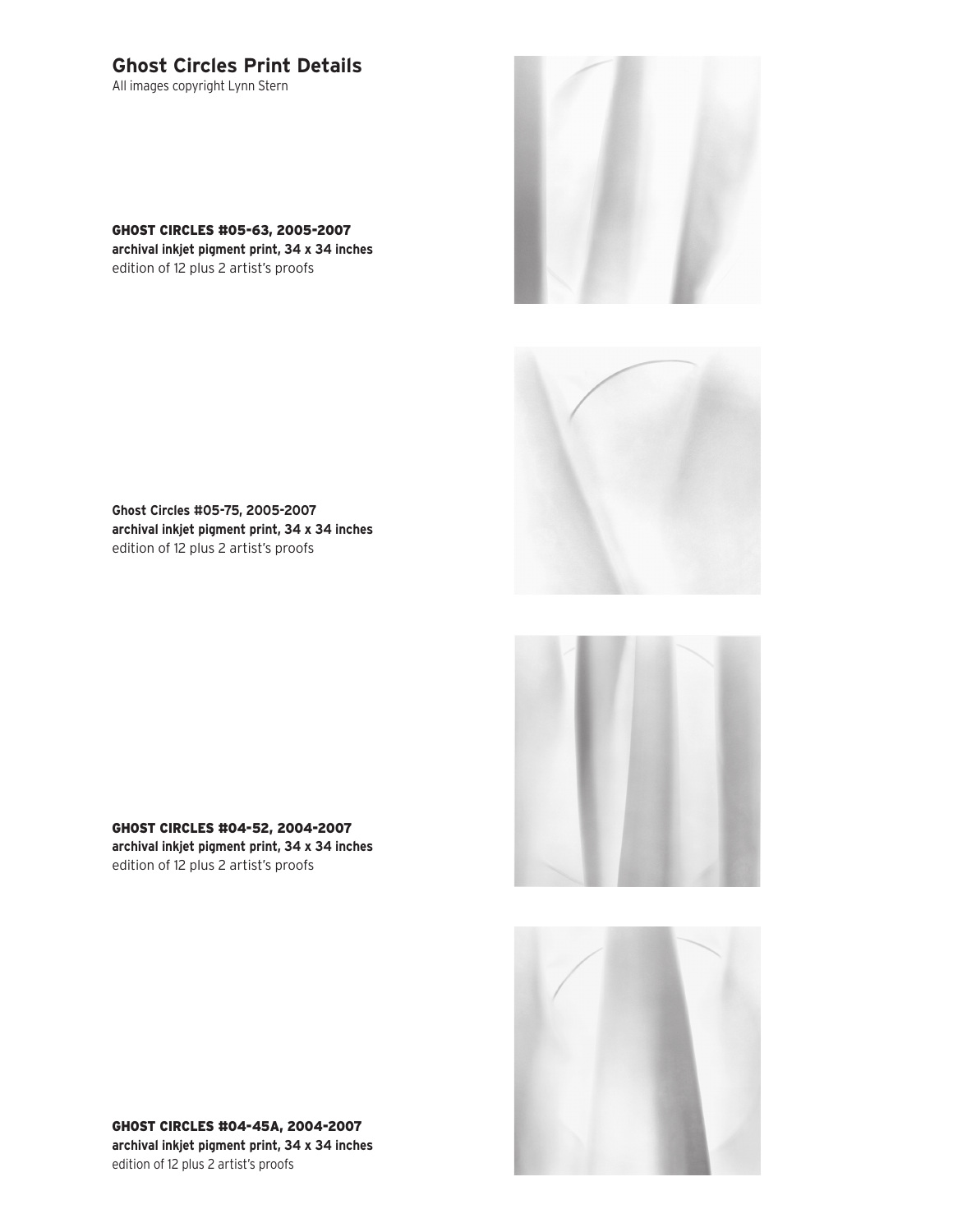GHOST CIRCLES #05-68A, 2005-2007 **archival inkjet pigment print, 34 x 34 inches**

edition of 12 plus 2 artist's proofs



GHOST CIRCLES #04-53, 2004-2007 **archival inkjet pigment print, 34 x 34 inches** edition of 12 plus 2 artist's proofs









GHOST CIRCLES #04-50A, 2004-2007 **archival inkjet pigment print, 34 x 34 inches** edition of 12 plus 2 artist's proofs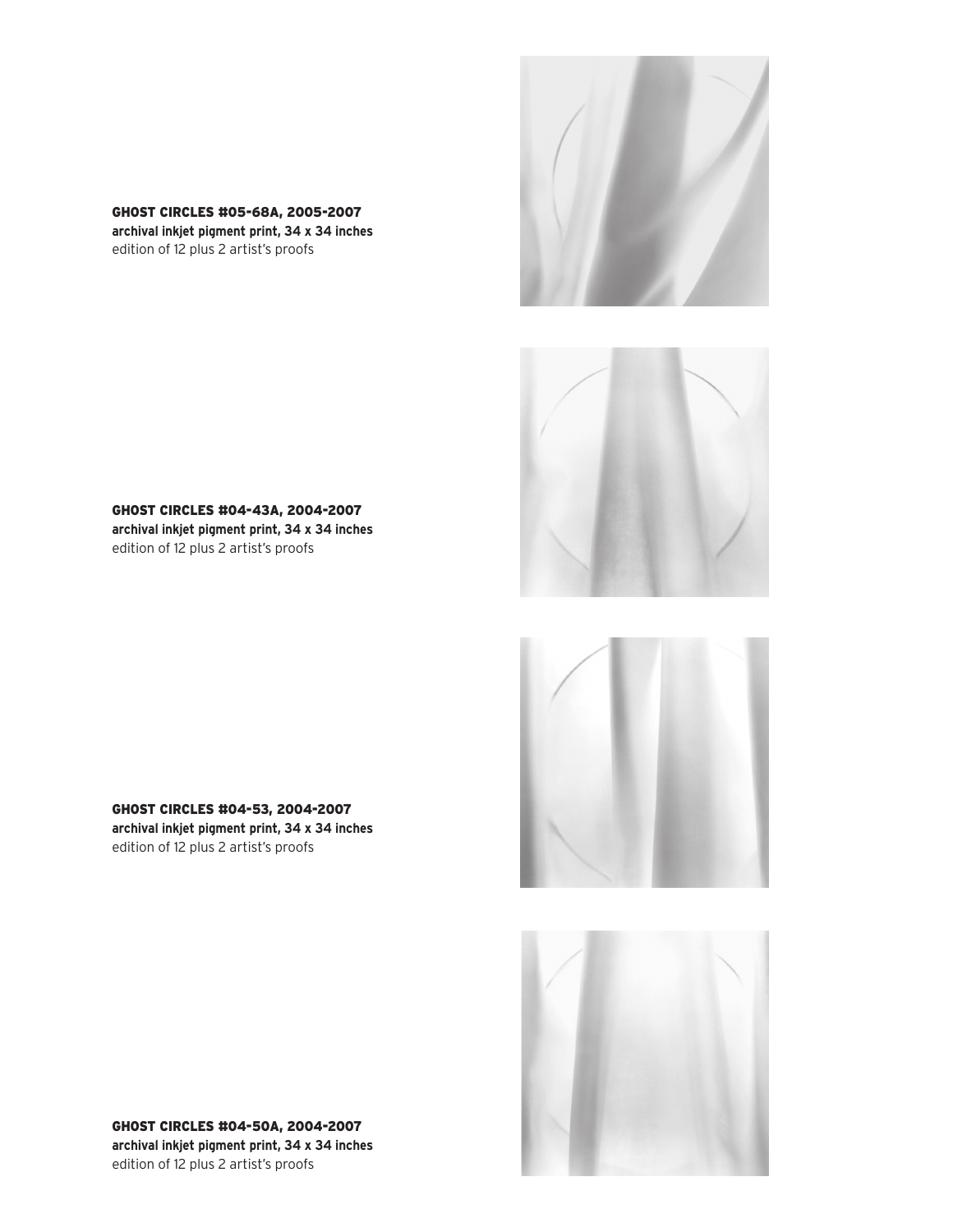GHOST CIRCLES #05-67A, 2005-2007 **archival inkjet pigment print, 34 x 34 inches** edition of 12 plus 2 artist's proofs





GHOST CIRCLES #05-56, 2005-2007 **archival inkjet pigment print, 34 x 34 inches** edition of 12 plus 2 artist's proofs





GHOST CIRCLES #05-76A, 2005-2007 **archival inkjet pigment print, 34 x 34 inches** edition of 12 plus 2 artist's proofs

GHOST CIRCLES #05-72, 2005-2007 **archival inkjet pigment print, 34 x 34 inches** edition of 12 plus 2 artist's proofs